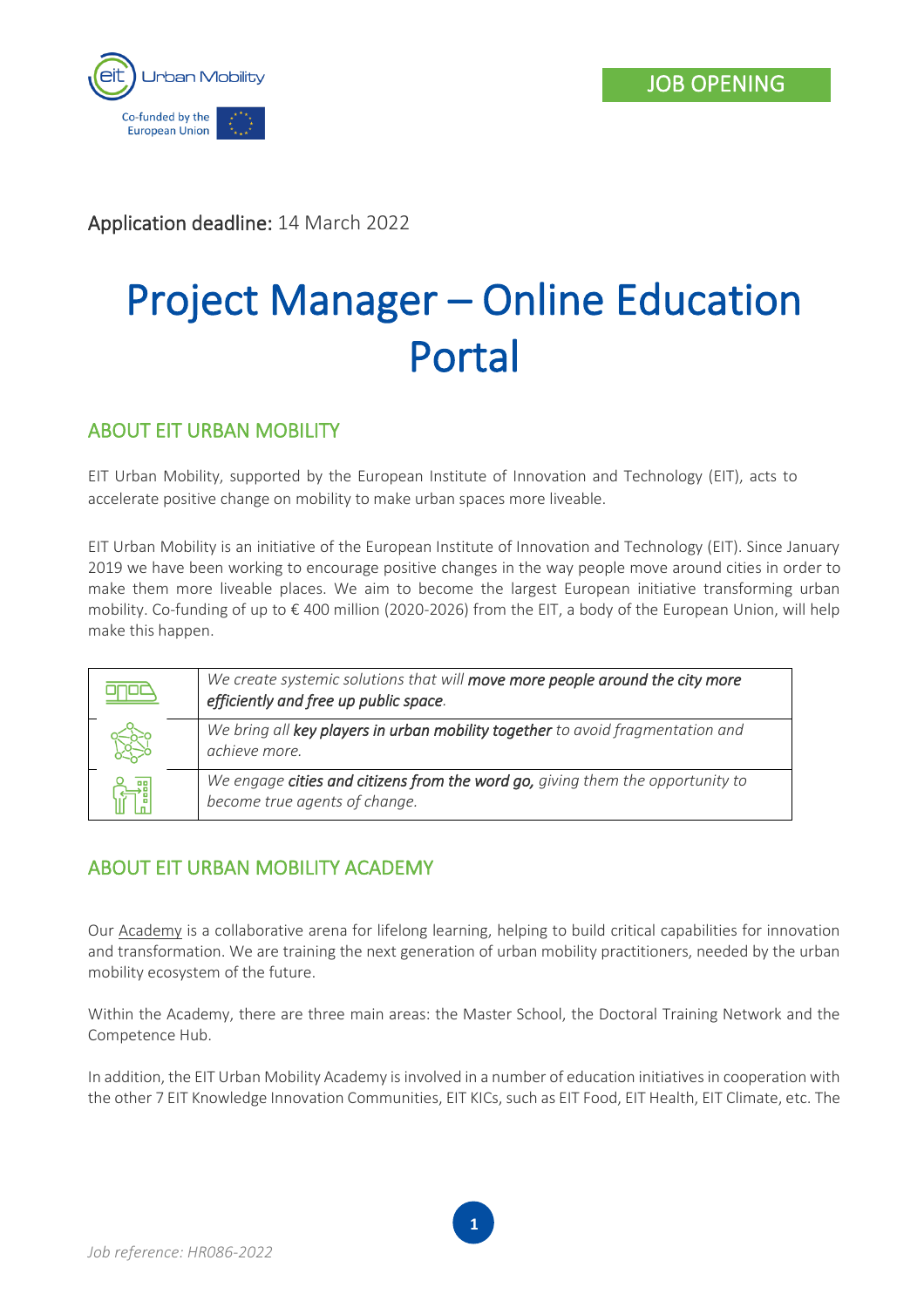

Academy has a Cross-KIC team comprising 1 Education Programme Manager, 2 Education Development Officers, and 1 RIS Education Officer. The Project Manager – Online Education Portal will be a member of the Academy's Cross-KIC team and will report directly to the Education Programme Manager.

## ABOUT THE EIT VIRTUAL CAMPUS

EIT Urban Mobility is part of the Strategic Education Cluster, a Cross-KIC project that represents an unprecedented endeavour in the EIT Education Ecosystem to integrate, systematise and leverage education activities from different KICs, create joint offerings and open new opportunities for raising EIT's profile and for market penetration. Among other things, the Cluster hopes to further connect all KICs' education offer to the current and future needs of the labour market, including supporting the transition to a low-carbon economy.

In the context of the Strategic Education Cluster, EIT Urban Mobility will work with other EIT KICs, which combined comprise a network of over 100 universities alongside other key education and non-education players, to produce the EIT Virtual Campus, which aims at bringing the KICs' professional education offer closer together to tackle the needs of modern economies and societies together. The EIT Virtual Campus will act as an online shopping window for hundreds of courses offered by the involved KICs.

One of EIT Urban Mobility's main contributions to the Strategic Education Cluster will be managing the design, development, and testing of this brand-new EIT Virtual Campus. The long-term aspiration of the EIT Virtual Campus is to integrate all education offers across the eight KICs in one single portal, with a focus on professional education to begin with. We expect the EIT Virtual Campus to significantly increase traffic to each KIC's education offer, and ensuring it opens new markets to otherwise topic-specific KICs.

## MAIN DUTIES AND RESPONSIBILITIES

EIT Urban Mobility is looking for a Project Manager – Online Education Portal to support our work to deliver the EIT Virtual Campus. The Project Manager will play a pivotal role in ensuring that the EIT Virtual Campus is ready by the end of 2022, as well as in the scale up phase starting in 2023. The role will entail a combination of strategic, operational, and commercial duties:

- Strategic: the successful candidate will be able to draw upon her/his experience of SaaS or in digital environments, ideally e-learning, to guide our strategic approach to building the EIT Virtual Campus and cascading it down to external contractors.
- Operational: he or she will be able to manage external contractors, who will directly deliver the EIT Virtual Campus, to make sure that their final product reflects our strategic approach, preferences, objectives, and that it matches what has been agreed with other Education Cluster stakeholers. The Project Manager will also liaise with other KICs' colleagues to ensure they are consulted throughout the project, and lead on project and financial reporting.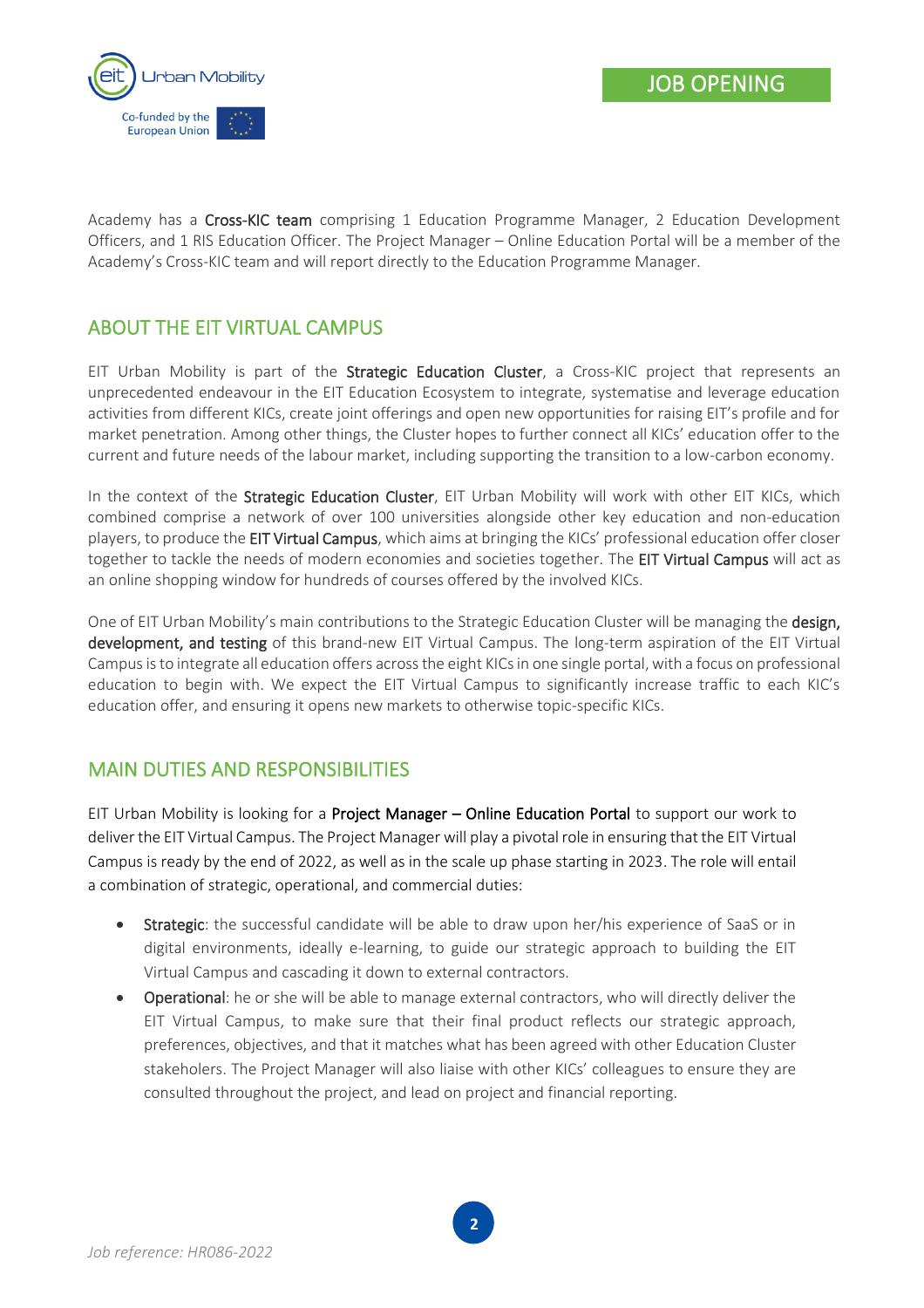



• Commercial: her os she will understand the commercial ambitions of the EIT Virtual Campus, and will work with external contractors who will deliver a digital market strategy to realise these ambitions in the long term.

His/her tasks will include:

- Leading EIT Urban Mobility's work on the EIT Virtual Campus with support from the Education Programme Manager and other team members when needed.
- **•** Sourcing, selecting and managing external contractors to help us deliver the project priorities, ensuring progress is made as agreed within the timeframesset out in our Business Plan 2022. Liaising with and consulting internal and external stakeholders to ensure co-creation of this crucial cross-European site. This could range from internal Academy colleagues with knowledge of and experience in the e-learning space or digital marketing approaches, to external colleagues in the other KICs so that the final product satisfies all parts involved.
- Regular reporting on the progress of the activities, the fulfilment of the deadlines, the production of output, issuance of the deliverables and the consumption of resources.
- Supporting in all the financial and project reporting activities related to this project, with the support of the Education Programme Manager, Academy Programme Manager, the Finance Department, and the Project Management Office (PMO).

# REQUIRED KEY QUALIFICATIONS, EXPERIENCE AND KEY SKILLS

#### Qualifications:

- **■** Master's Degree in Pedagogy/Learning, Management, Innovation Management, Entrepreneurship, Business Administration, Project Management or equivalent working experience.
- **Expertise on how to develop, manage and implement complex multi-stakeholder digital projects, at** strategic and operational levels.
- **EXECT:** Fluent in English, additional European languages are a plus.

#### Experience:

- **■** At least 5 years of experience managing multi-partner projects, ideally in the area of education/learning or in digital environments.
- **■** Strong international project/programme management experience, including managing external contracts.
- **•** The ideal candidate would have experience in working in some the following: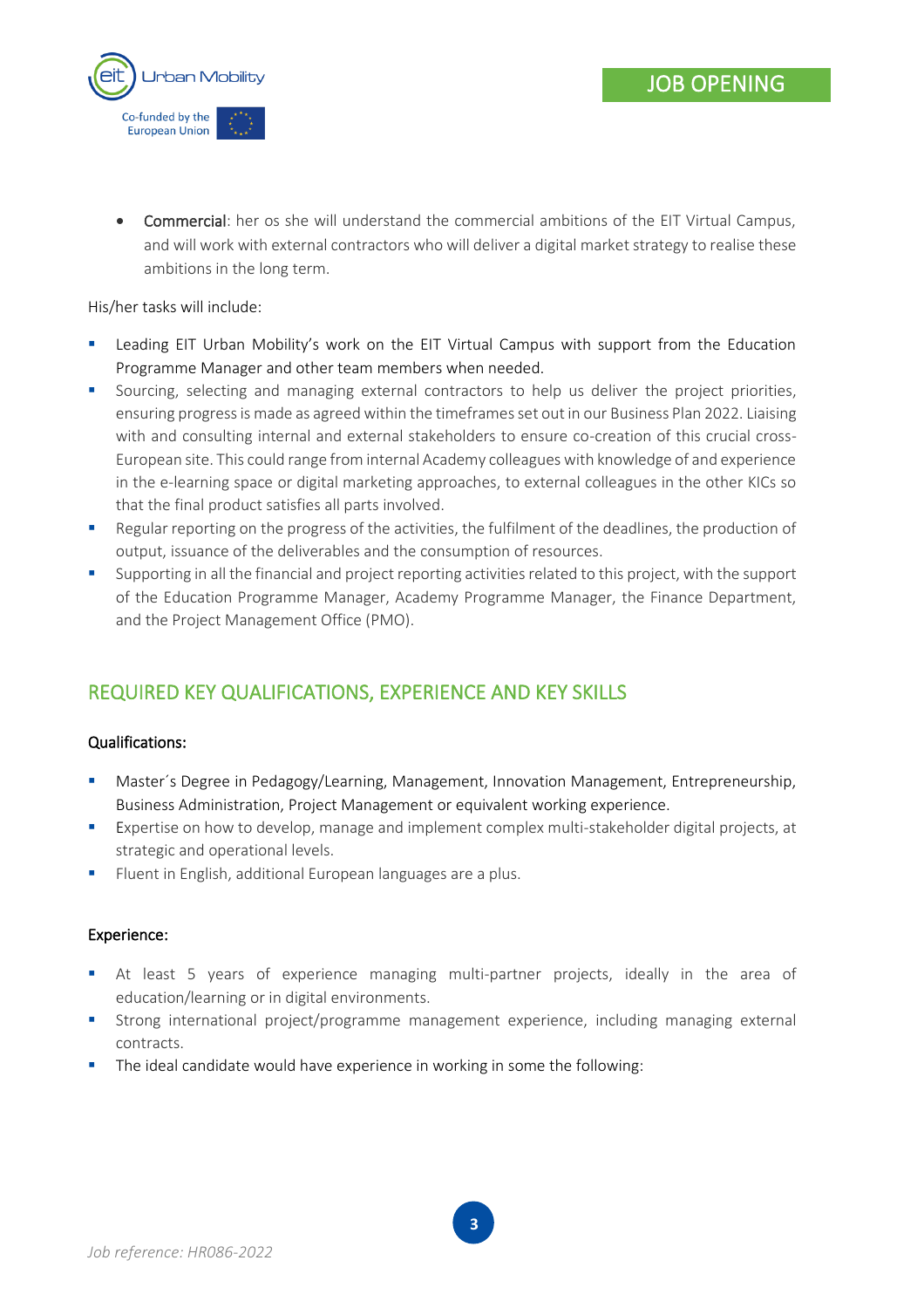

- o HEIs, universities, business schools, corporate education units, lifelong learning or professional learning organisations is appreciated.
- o Start-ups/incubators/entrepreneurs experience is appreciated.
- o Experience working with, designing, or delivering digital marketing or e-learning solutions will be appreciated, including experience in designing/delivering SaaS.
- Experience in managing EU-funded and/or other publicly funded projects as well as experience in working with academic, industry and city partners will be an advantage.

#### Skills:

- Strong project management skills, including management of external contractors and multi-partner projects.
- Very strong general digital skills.
- Well-developed presentation, organization, prospecting, listening, storytelling, and negotiation skills.
- Outstanding multicultural management skills.
- **EXEC** Team player who can work independently.
- A positive and 'can-do' mindset.

# **ELIGIBILITY**

#### General Conditions:

- be a national of an EU Member State or an EFTA state<sup>1</sup>; Or have a work permit to work in Spain.
- have fulfilled any obligations imposed by national laws concerning military service
- Excellent written and spoken English (C1 minimum); and,
- meet the character requirements for the duties involved.

### JOB AND CONTRACT TYPE

■ Full time permanent Spanish employment contract.

## **LOCATION**

- **•** The employee will be based in Barcelona, Spain.
- Possibility to homework up to 2 days a week.

 $^1$  EFTA countries are Norway, Iceland and Liechtenstein as defined by as defined in Article 2 of the EEA agreement.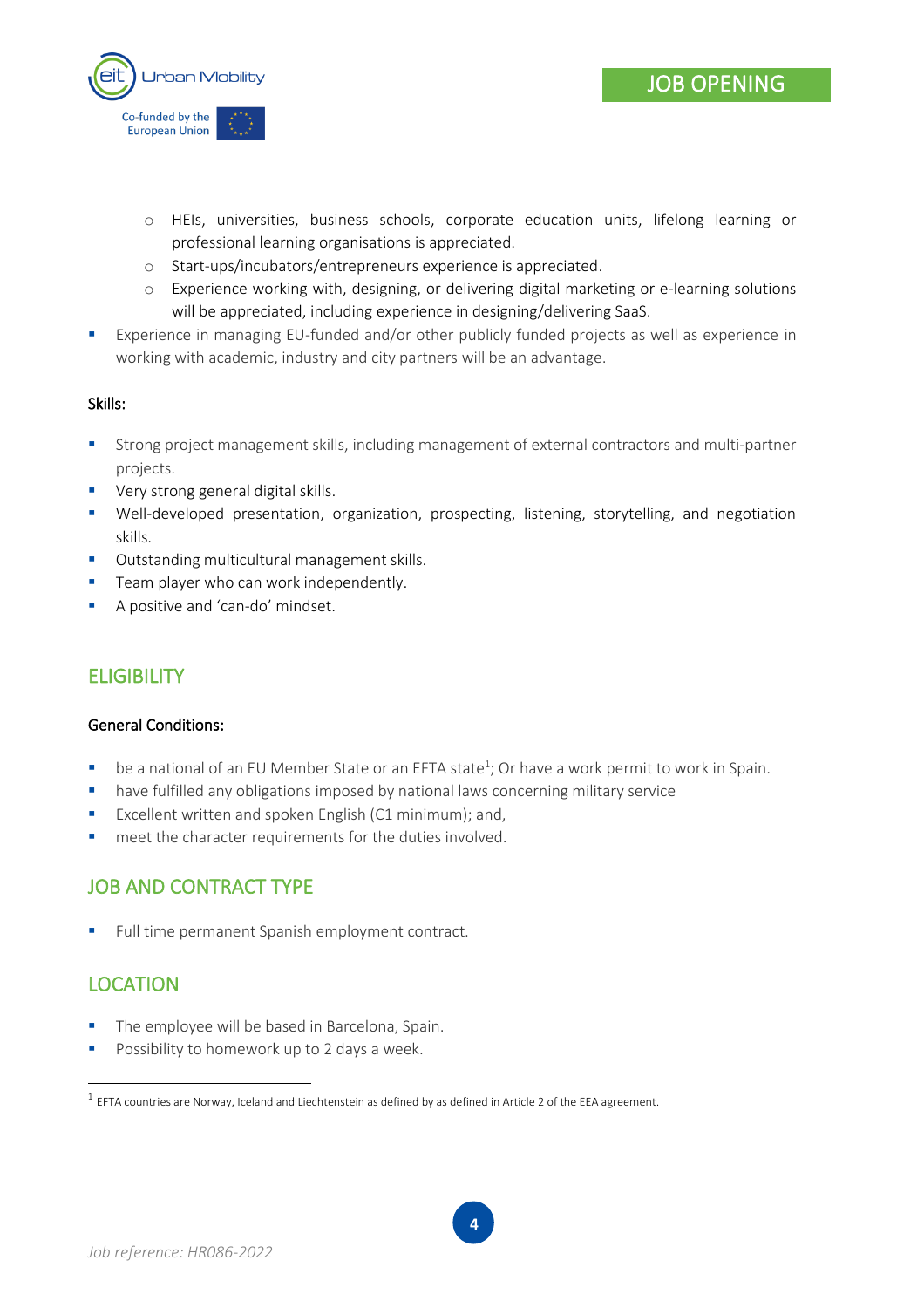

- Travel to different countries in Europe can be part of the job.
- No relocation expenses are assigned for this role.

# APPLICATION PROCESS

EIT Urban Mobility is an equal opportunity employer and values diversity. To build a strong digital Europe that works for everyone it is vital that we have diverse range of skills, knowledge and experience in the sector. Therefore, we welcome applications from anyone who meets the above criteria and encourage applications from women, ethnic minorities, and other underrepresented groups.

To apply for this position, please download the **application template** from EIT Urban Mobility website. Complete the four elements of the application:

- 1) Personal contact details;
- 2) An essential criteria checklist;
- 3) A Cover Letter demonstrating how you match the skills defined in the job description examples should be given; If you have prior experience in one or various of the following areas, please make sure it is explicit in your application:
	- Developing, managing, and operating learning programmes/courses, especially in the online environment.
	- Developing, managing, and operating multi-partner, multi-stakeholder projects, especially when involving Universities and/or other types of training organisations (business school, private training centres, etc.) or when funding by public entities such as the European Union.
	- Handling reporting and partner development activities within complex projects and partnerships.
	- Directly managing/supervising other team members, at least at a project level.

#### 4) A curriculum vitae.

#### Follow the naming process detailed below:

| Format:      | Save your completed application form in one single file in either PDF or Word format. |
|--------------|---------------------------------------------------------------------------------------|
| File name:   | Name the file according to the model "first name last name EITUM Project Manager      |
|              | Online Education Portal ". For example, Joanna Smith would name the file, Joanna      |
|              | Smith EITUM Project Manager Online Education Portal.                                  |
| Email title: | The subject field should read "Project Manager Online Education Portal. HR086-        |
|              | 2022''                                                                                |
| Canal tax    | $\mathsf{Cond}$ using completed opplication to requirement@oiturbonmobility ou        |

#### **Send to:** Send your completed application to: [recruitment@eiturbanmobility.eu.](mailto:recruitment@eiturbanmobility.eu)

# Deadline for Applications: 14 March 2022